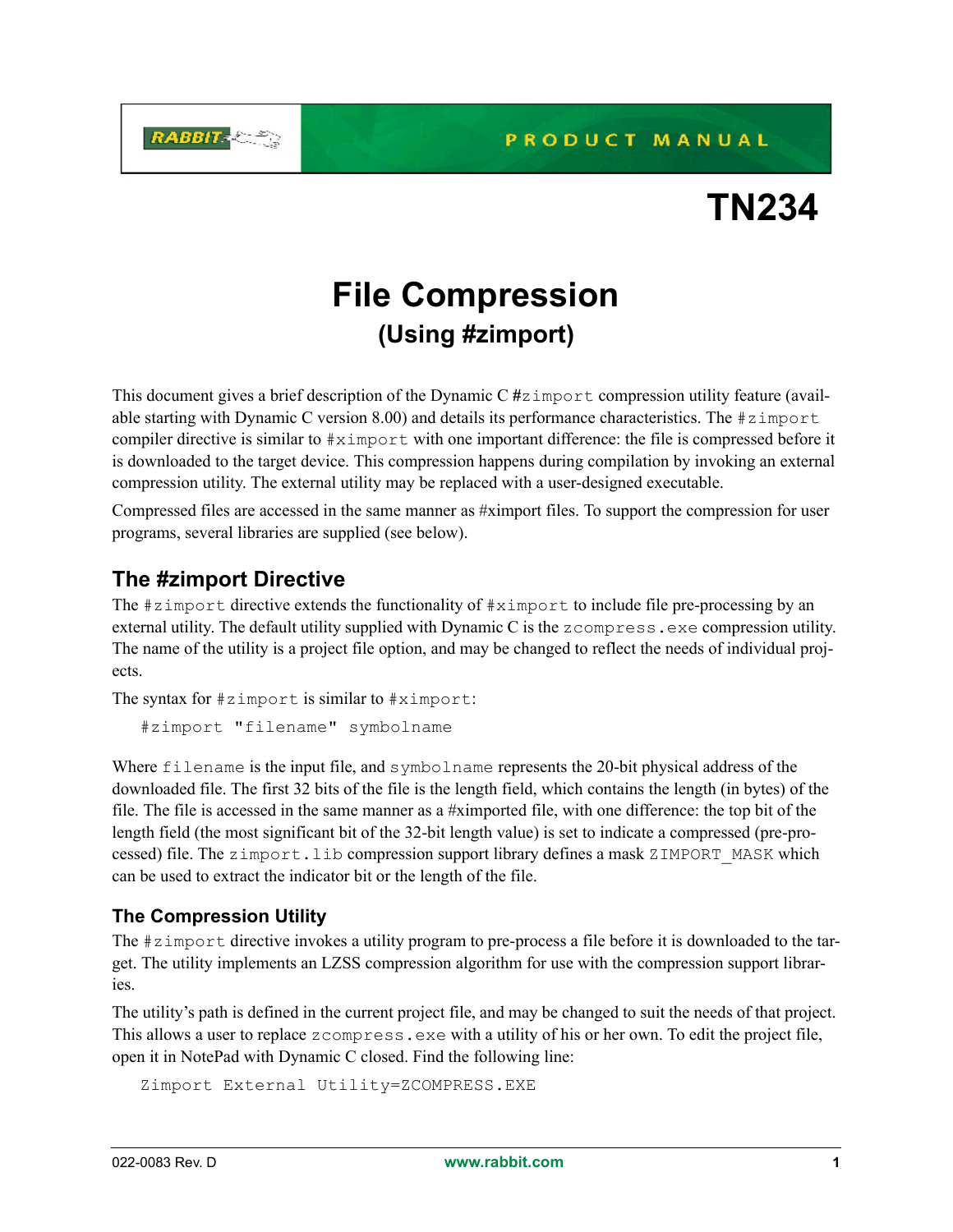Substitute the name of your utility for ZCOMPRESS.EXE. Then save the project file. When you open Dynamic C and the project file you just edited, your utility will be invoked when  $\#z$  import is used.

A user replacement for the utility must have the following characteristics:

- The program must be in the same directory as the executable file for Dynamic C, Dcrab\_xxx.exe.
- The program must be a console application (Windows EXE) and take a single parameter, which is the file path of the input file given in the #zimport statement.
- The program must output a file to the same directory as the input file. The file must have the same name, and the extension appended with . DCZ. E.g., test.txt becomes test.txt.dcz.
- The program must return 0 on success and non-zero on failure, so Dynamic C can handle errors in the utility program.

## **Compression Support Libraries**

Several libraries are included with Dynamic C to support the compression utility and the  $\#z$  import directive. These are found in the \LIB\ZIMPORT directory. User programs need only include the zimport.lib library. Sample programs can be found in the \SAMPLES\ZIMPORT directory. A sample program named  $z = z \cdot z$  that demonstrates different ways to use compressed files with the HTTP server can be found at \SAMPLES\TCPIP\HTTP.

The support libraries allow for on-the-fly decompression of  $\#z$  import files, as well as utilities for compressing to and decompressing from FS2 file system files. See the *Dynamic C User Manual* and the sample programs for more information.

## **Compression Ratio Examples**

The LZSS algorithm achieves an average compression ratio of better than 50% for text files, but is very dependent upon the input file. Some input files may exhibit better compression ratios, some far worse. For example, some files, such as JPEG graphics files (which are already compressed), may actually become larger when recompressed. To demonstrate the compression ratios for different types of files, we present some examples, summarized in the table below in order of decreasing benefit:

| <b>File</b>        | <b>File Type</b>          | <b>Uncompressed</b><br>Size (bytes) | <b>Compressed</b><br>Size (bytes) | Ratio (Compressed /<br>Uncompressed) |
|--------------------|---------------------------|-------------------------------------|-----------------------------------|--------------------------------------|
| RABBIT.HTML        | <b>HTML</b> Page          | 25493                               | 8120                              | 32.204%                              |
| TCP TIME.C         | Dynamic C Source File     | 16479                               | 7660                              | 46.483%                              |
| LICENSE.TXT        | <b>Basic Windows Text</b> | 10858                               | 5778                              | 53.214%                              |
| ZCOMPRESS.EXE      | Windows Executable        | 133632                              | 77022                             | 57.637%                              |
| LICENSEPDF.PDF     | <b>PDF</b> File           | 14925                               | 10680                             | 71.557%                              |
| BEAN.BMP<br>COFFEE | Windows BMP file          | 17062                               | 15752                             | 92.322%                              |
| PARADISE.JPG       | <b>JPEG File</b>          | 62417                               | 69411                             | 111.205%                             |

**Table 1. Compression Ratios for Various File Types**

As can be seen from the compression ratios in the table, text files compress well, whereas graphics files benefit little, or, as in the case of JPEG, suffer from the additional compression. Also note that compressing